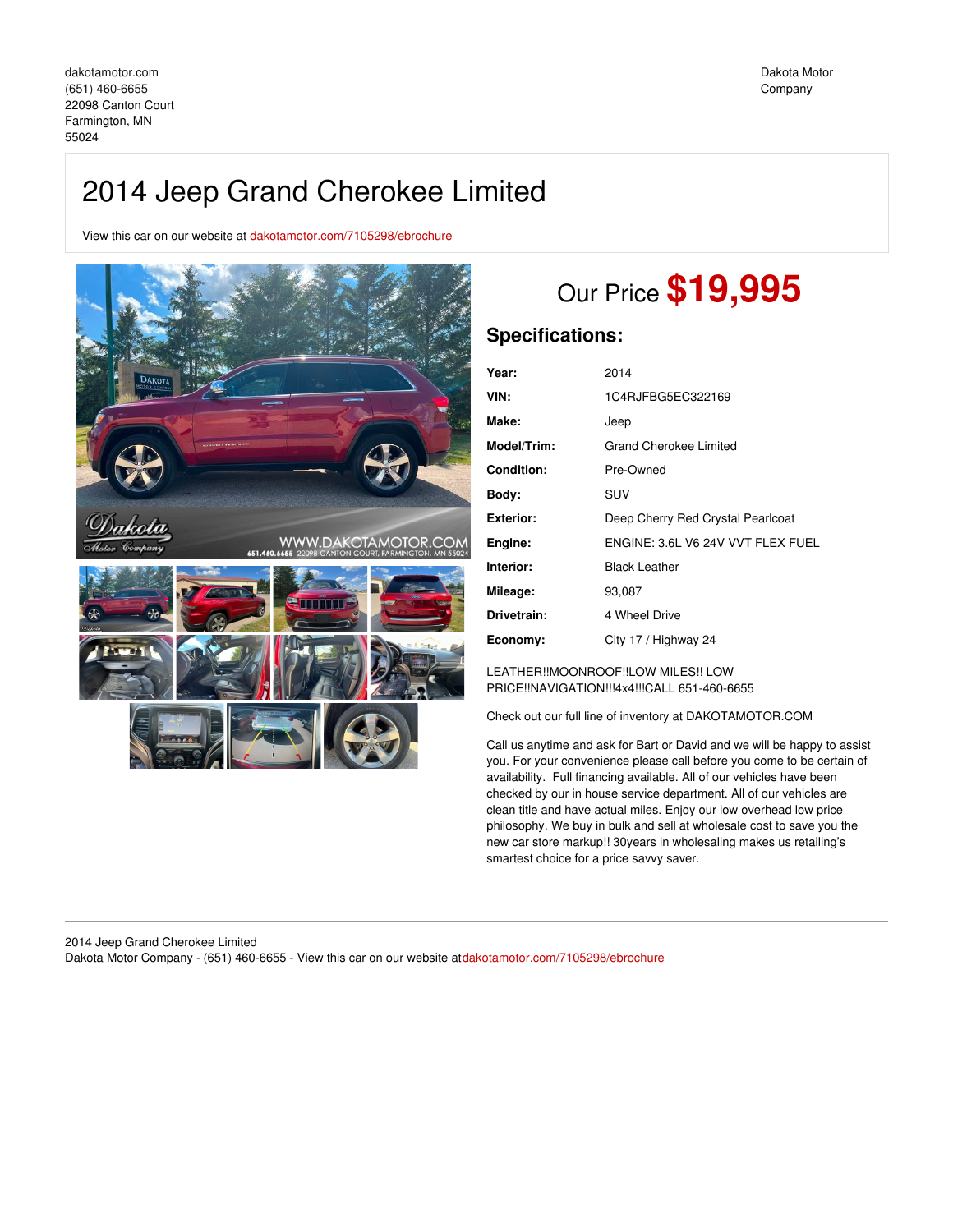

#### 2014 Jeep Grand Cherokee Limited

Dakota Motor Company - (651) 460-6655 - View this car on our website at[dakotamotor.com/7105298/ebrochure](https://dakotamotor.com/vehicle/7105298/2014-jeep-grand-cherokee-limited-farmington-mn-55024/7105298/ebrochure)

## **Installed Options**

#### **Interior**

- 12-Way Power Driver Seat -inc: Power Recline, Height Adjustment, Fore/Aft Movement, Cushion Tilt and Power 4-Way Lumbar Support
- 12-Way Power Passenger Seat -inc: Power Recline, Height Adjustment, Fore/Aft Movement, Cushion Tilt and Power 4-Way Lumbar Support
- 2 Seatback Storage Pockets- 3 12V DC Power Outlets
- 3 12V DC Power Outlets and 1 120V AC Power Outlet
- 60-40 Folding Split-Bench Front Facing Heated Manual Reclining Fold Forward Seatback Leather Rear Seat
- Air Filtration- Cargo Area Concealed Storage- Cargo Features -inc: Cargo Tray/Organizer
- Cargo Space Lights- Carpet Floor Trim- Compass
- Cruise Control w/Steering Wheel Controls- Day-Night Rearview Mirror
- Delayed Accessory Power- Digital/Analog Appearance
- Driver And Passenger Heated-Cushion, Driver And Passenger Heated-Seatback
- Driver And Passenger Visor Vanity Mirrors w/Driver And Passenger Illumination
- Dual Zone Front Automatic Air Conditioning w/Front Infrared
- FOB Controls -inc: Cargo Access and Remote Engine Start- Fade-To-Off Interior Lighting
- Front And Rear Map Lights- Front Center Armrest w/Storage and Rear Center Armrest
- Front Cupholder- Front Seats w/Power 4-Way Driver Lumbar
- Full Carpet Floor Covering -inc: Carpet Front And Rear Floor Mats Full Cloth Headliner
- Full Floor Console w/Covered Storage, Mini Overhead Console w/Storage, 3 12V DC Power Outlets and 1 120V AC Power Outlet
- Garage Door Transmitter
- Gauges -inc: Speedometer, Odometer, Oil Pressure, Engine Coolant Temp, Tachometer, Oil Temperature, Transmission Fluid Temp, Engine Hour Meter, Trip Odometer and Trip **Computer**
- HVAC -inc: Console Ducts- Heated Leather/Metal-Look Steering Wheel
- Illuminated Locking Glove Box
- Instrument Panel Covered Bin, Driver / Passenger And Rear Door Bins
- Interior Trim -inc: Simulated Wood/Metal-Look Instrument Panel Insert, Simulated Wood
- Door Panel Insert, Metal-Look Console Insert and Chrome/Metal-Look Interior Accents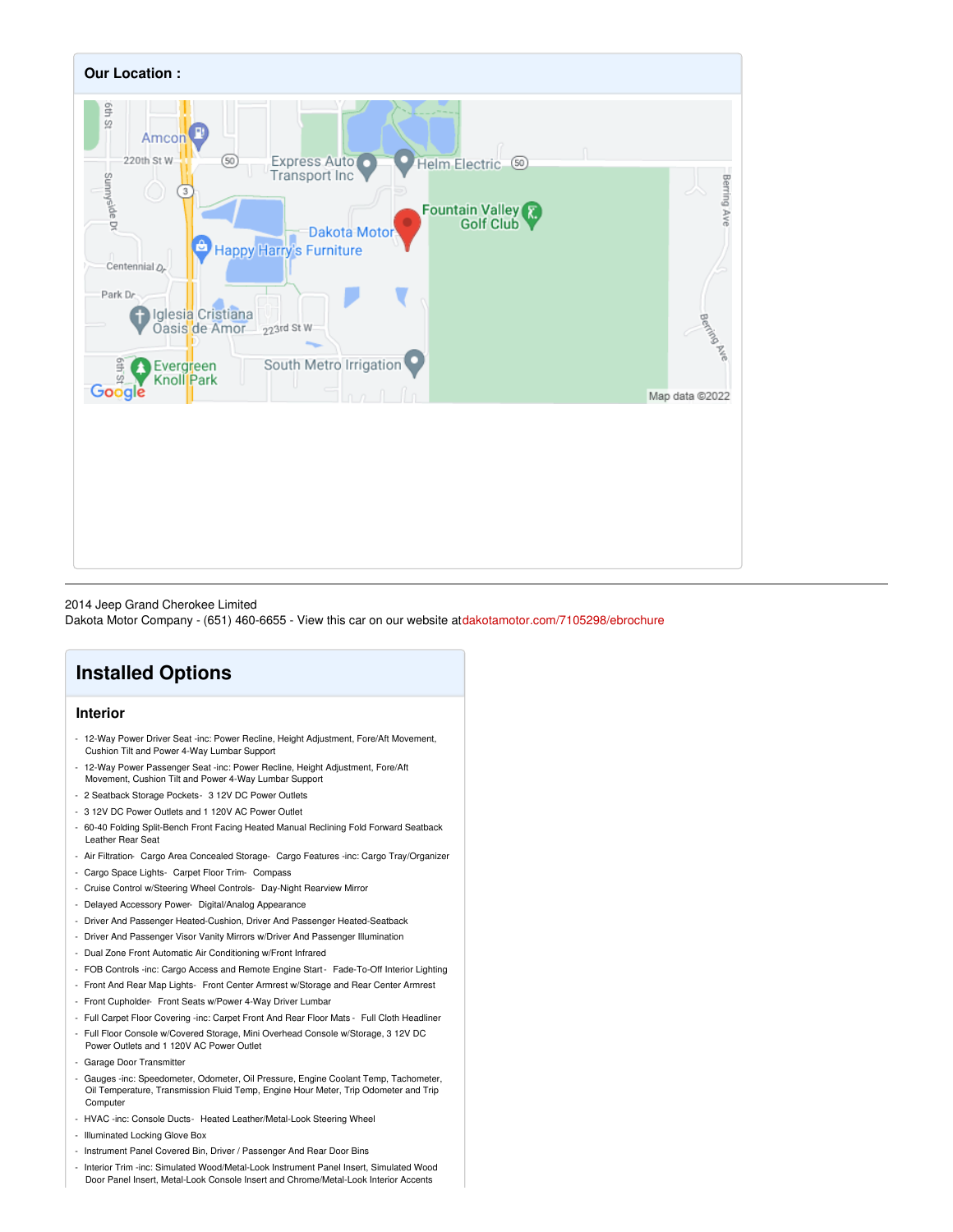- Leather/Metal-Look Gear Shifter Material- Leatherette Door Trim Insert
- Manual Anti-Whiplash Adjustable Front Head Restraints and Fixed Rear Head Restraints
- Manual Tilt/Telescoping Steering Column
- Memory Settings -inc: Driver Seat, Door Mirrors and Audio Outside Temp Gauge
- Perimeter Alarm- Power 1st Row Windows w/Driver And Passenger 1-Touch Up/Down
- Power Door Locks w/Autolock Feature- Power Fuel Flap Locking Type
- Power Rear Windows and Fixed 3rd Row Windows
- Premium Leather Trimmed Bucket Seats
- Proximity Key For Doors And Push Button Start Rear Cupholder
- Rear View Auto Dim Mirror w/Microphone
- Remote Keyless Entry w/Integrated Key Transmitter, Illuminated Entry and Panic Button
- Remote Releases -Inc: Power Fuel- Roll-Up Cargo Cover
- Sentry Key Engine Immobilizer Systems Monitor- Tracker System- Trip Computer
- Valet Function

#### **Exterior**

- Auto On/Off Aero-Composite Halogen Daytime Running Headlamps w/Delay-Off
- Body-Colored Front Bumper w/Black Rub Strip/Fascia Accent and Chrome Bumper Insert
- Body-Colored Grille w/Chrome Accents
- Body-Colored Rear Step Bumper w/Black Rub Strip/Fascia Accent and Chrome Bumper Insert
- Chrome Door Handles
- Chrome Power w/Tilt Down Heated Side Mirrors w/Driver Auto Dimming, Manual Folding and Turn Signal Indicator
- Chrome Side Windows Trim and Black Front Windshield Trim Clearcoat Paint
- Compact Spare Tire Mounted Inside Under Cargo- Deep Tinted Glass
- Fixed Rear Window w/Fixed Interval Wiper, Heated Wiper Park and Defroster
- Front Fog Lamps- Galvanized Steel/Aluminum Panels- LED Brakelights
- Laminated Glass- Lip Spoiler- Perimeter/Approach Lights
- Power Liftgate Rear Cargo Access- Rocker Panel Extensions and Black Wheel Well Trim
- Roof Rack Rails Only- Speed Sensitive Variable Intermittent Wipers- Steel Spare Wheel
- Tailgate/Rear Door Lock Included w/Power Door Locks
- Tires: P265/60R18 BSW AS On/Off Road LR- Wheels: 18" x 8.0" Aluminum Polished

#### **Safety**

- 12-Way Power Driver Seat -inc: Power Recline, Height Adjustment, Fore/Aft Movement, Cushion Tilt and Power 4-Way Lumbar Support
- 12-Way Power Passenger Seat -inc: Power Recline, Height Adjustment, Fore/Aft
- Movement, Cushion Tilt and Power 4-Way Lumbar Support
- 2 Seatback Storage Pockets- 3 12V DC Power Outlets
- 3 12V DC Power Outlets and 1 120V AC Power Outlet
- 60-40 Folding Split-Bench Front Facing Heated Manual Reclining Fold Forward Seatback Leather Rear Seat
- Air Filtration- Cargo Area Concealed Storage- Cargo Features -inc: Cargo Tray/Organizer
- Cargo Space Lights- Carpet Floor Trim- Compass
- Cruise Control w/Steering Wheel Controls- Day-Night Rearview Mirror
- Delayed Accessory Power- Digital/Analog Appearance
- Driver And Passenger Heated-Cushion, Driver And Passenger Heated-Seatback
- Driver And Passenger Visor Vanity Mirrors w/Driver And Passenger Illumination
- Dual Zone Front Automatic Air Conditioning w/Front Infrared
- FOB Controls -inc: Cargo Access and Remote Engine Start- Fade-To-Off Interior Lighting
- Front And Rear Map Lights- Front Center Armrest w/Storage and Rear Center Armrest
- Front Cupholder- Front Seats w/Power 4-Way Driver Lumbar
- Full Carpet Floor Covering -inc: Carpet Front And Rear Floor Mats Full Cloth Headliner
- Full Floor Console w/Covered Storage, Mini Overhead Console w/Storage, 3 12V DC Power Outlets and 1 120V AC Power Outlet
- Garage Door Transmitter
- Gauges -inc: Speedometer, Odometer, Oil Pressure, Engine Coolant Temp, Tachometer, Oil Temperature, Transmission Fluid Temp, Engine Hour Meter, Trip Odometer and Trip **Computer**
- HVAC -inc: Console Ducts- Heated Leather/Metal-Look Steering Wheel
- Illuminated Locking Glove Box
- Instrument Panel Covered Bin, Driver / Passenger And Rear Door Bins
- Interior Trim -inc: Simulated Wood/Metal-Look Instrument Panel Insert, Simulated Wood Door Panel Insert, Metal-Look Console Insert and Chrome/Metal-Look Interior Accents
- Leather/Metal-Look Gear Shifter Material- Leatherette Door Trim Insert
- Manual Anti-Whiplash Adjustable Front Head Restraints and Fixed Rear Head Restraints
- Manual Tilt/Telescoping Steering Column
- Memory Settings -inc: Driver Seat, Door Mirrors and Audio Outside Temp Gauge
- Perimeter Alarm- Power 1st Row Windows w/Driver And Passenger 1-Touch Up/Down
- Power Door Locks w/Autolock Feature- Power Fuel Flap Locking Type
- Power Rear Windows and Fixed 3rd Row Windows